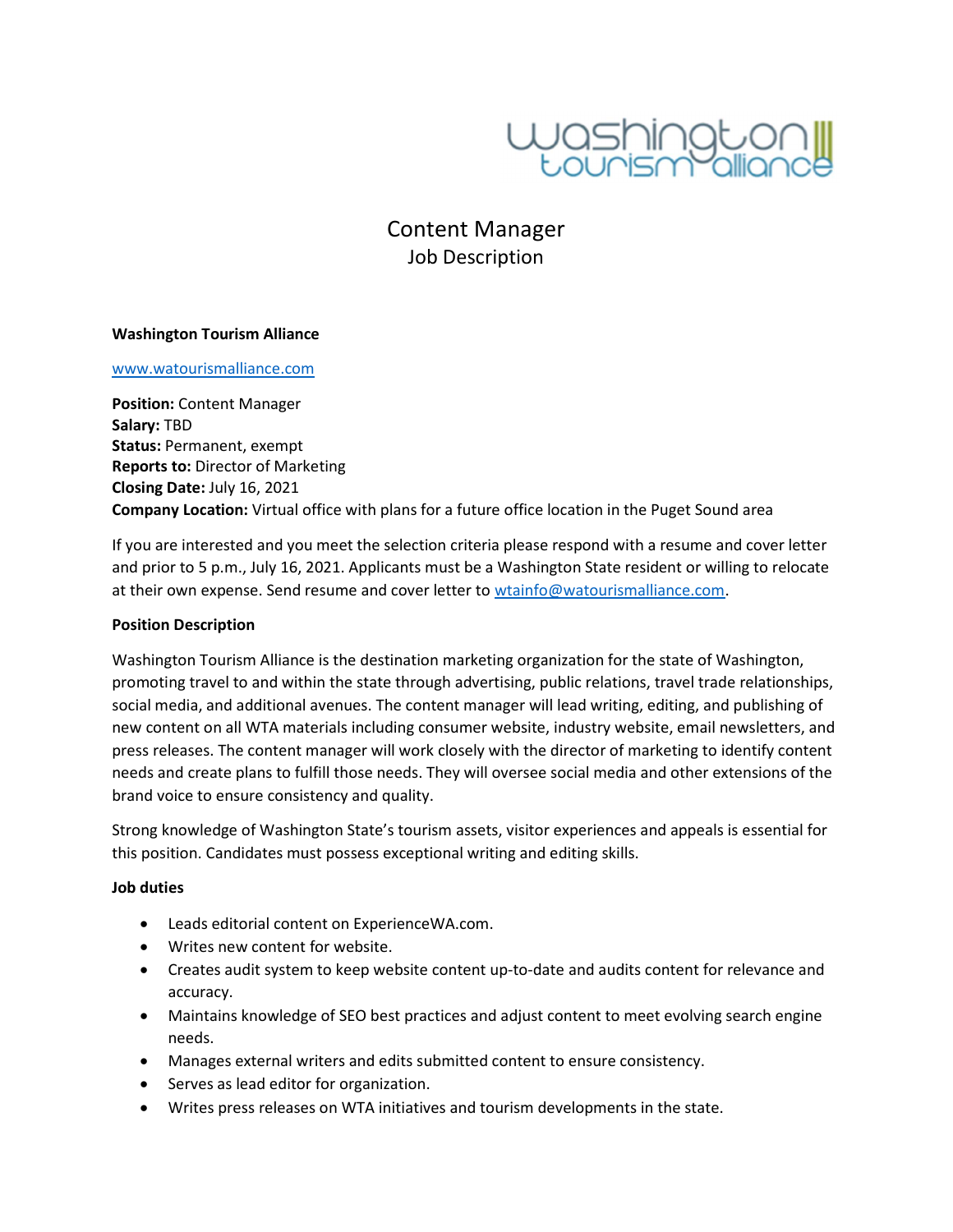- Writes email newsletters.
- Oversees voice for organization and guides organic social media.
- Works with director of marketing on content distribution strategies.
- Leads new content development strategy.
- Develops an owns internal content calendar.
- Provides input on annual travel magazine editorial lineup.
- Writes and edits industry facing content including presentations, blurbs, one-sheeters and strategic plans.
- Handles responsive public relations tasks including sourcing information and photos, providing fact-checking and connecting writers to quality interview sources.

# Requirements/Qualifications

- Bachelor's degree from an academic institution in English, public relations, journalism, communications, or similar field, OR equivalent work experience
- 2-4 years of experience in writing, content production/management, PR, communications, or marketing
- Strong grasp of AP Style and writing/editing conventions
- Excellent communication skills with a passion for thinking creatively to solve problems.
- Knowledge of PR and media best practices
- Ability to produce significant quantities of content on short timelines.
- Strong organizational skills, with a proven track record of project management
- Excellent computer skills with proficiency in Microsoft Office Suite

## Preferred

- Experience writing travel or hospitality content.
- Knowledge of destination marketing or experience in the industry.
- Experience managing photo and video assets.
- Social media experience
- Graphic design/layout experience (not essential to role, but having a good eye for visuals will be helpful)
- Experience managing internal or external writers.
- Knowledge of Google Analytics
- Experience optimizing content for web and search engines.
- Experience using a CMS.

About the Organization The Washington Tourism Alliance (WTA) is a 501[c]6 organization established by industry stakeholders with the sole mission of sustaining Washington State destination tourism marketing. The WTA began as an industry advocacy organization following the 2011 closure of the